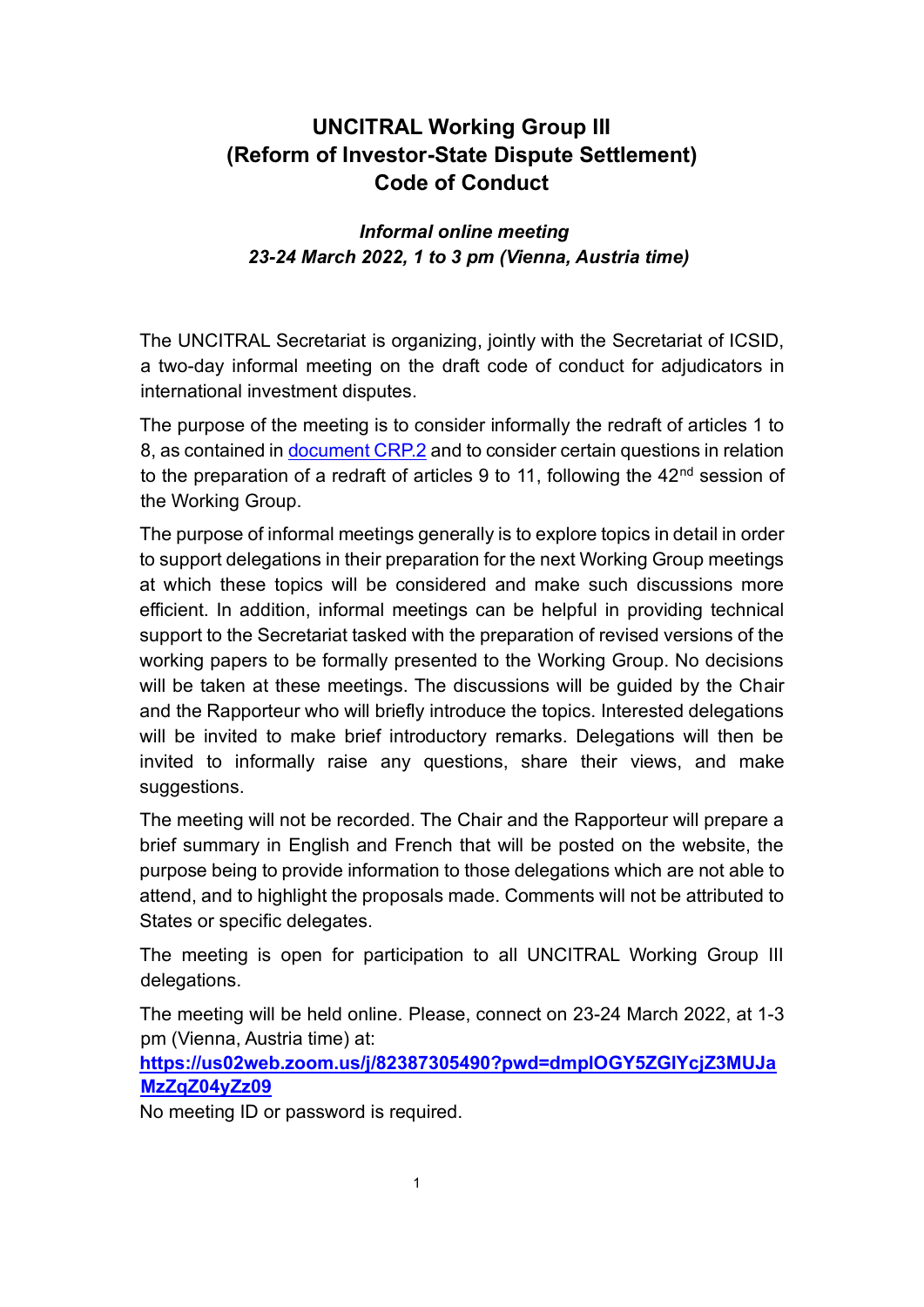# **Programme**

### **Day 1:**

#### *Opening of the meeting*

*Welcome and introductory remarks by Anna Joubin-Bret, Secretary, UNCITRAL; Natalie Morris-Sharma, Rapporteur, Working Group III; and Shane Spelliscy, Chair, Working Group III.*

#### *Consideration of articles 1 to 8*

Participants will be invited to consider draft provisions 1 to 8 of the draft code of conduct (CRP.2).

# **Day 2:**

Participants will continue the review of draft provisions on the agenda of Day 1 and once completed, will be invited to consider questions to assist the Secretariat in a redraft of articles 9 to 11 in line with the deliberations of the Working Group at its 42nd session, which would include, for instance:

- As a general drafting point, whether use of the plural form of the terms "Adjudicators", "Arbitrators", "Judges" would be generally more appropriate when outlining their obligations;

### *Regarding draft article 9:*

- Whether the terms "Unless otherwise regulated by the applicable rules or treaty" in paragraph 1 could be deleted, as the complementary nature of the Code is already enshrined in revised article 2(2) and the terms would otherwise need to be replicated in paragraphs 2 and 3;

- Whether the term "concluded" in paragraph 1 could be replaced by "conducted with the disputing parties", if the aim is solely to highlight the need for the arbitral tribunal to consult the parties on any fees and expenses and not to provide that such fees should be already agreed upon or fixed during such discussion;

- Whether a discussion on fees and expenses "before" the constitution of the arbitral tribunal between an arbitrator appointed by one of the disputing parties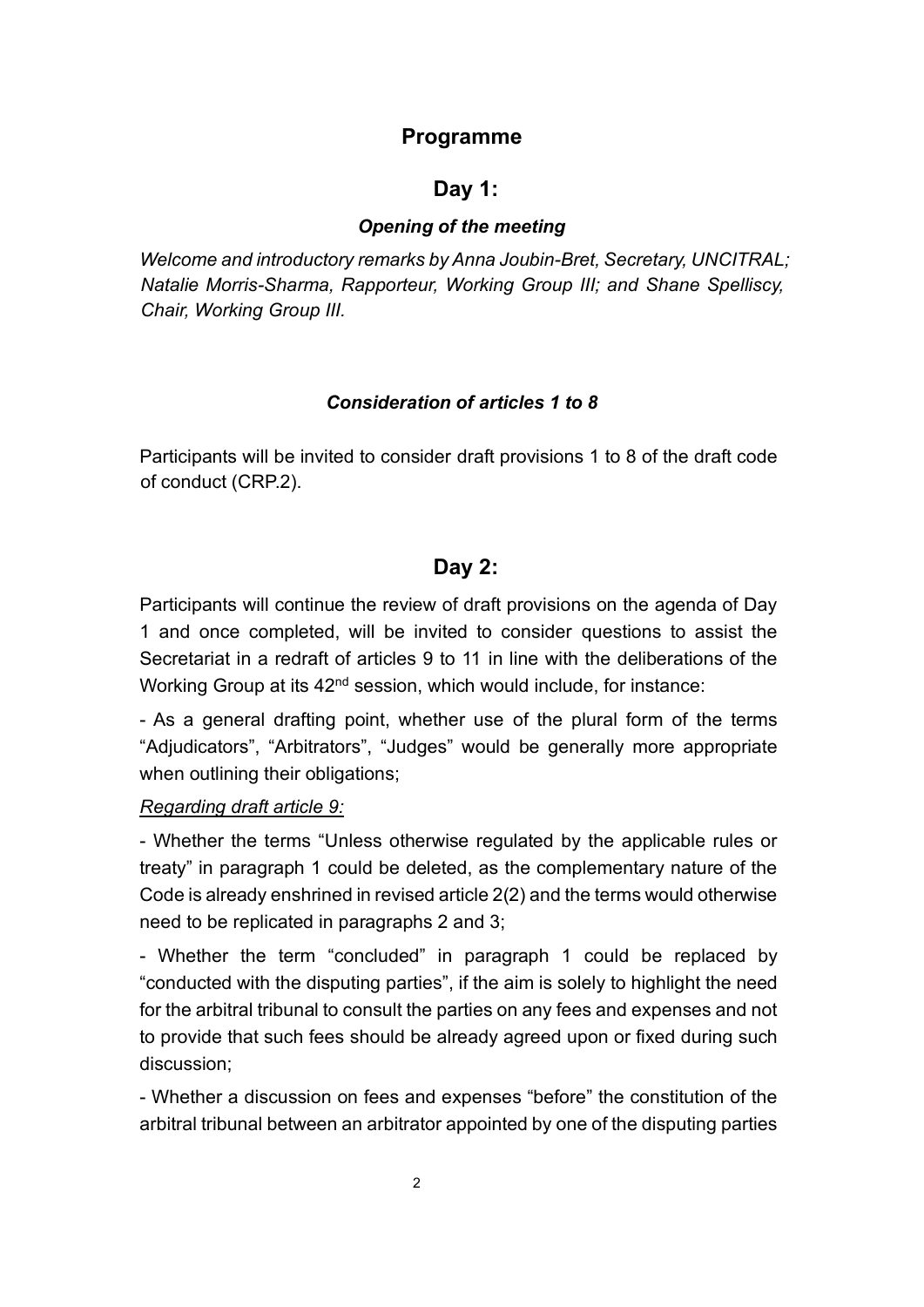and a disputing party could be understood as a type of *ex parte* communication allowed under article 7;

# *Regarding draft article 10:*

- As a general drafting point, whether the terms "in*"* before the words "the past five years" should be used throughout article 10 in lieu of "within";

- Whether paragraph 4 could be reworded along the following lines: "Adjudicators, from the time of appointment/confirmation and throughout the proceedings, shall without delay disclose new or newly discovered information which is likely to give rise to justifiable doubts [, including in the eyes of the disputing parties,] as to their independence or impartiality.";

- Whether paragraph 6 could be reworded along the following lines: "Following disclosure, the disputing parties may waive their respective rights to raise an objection with respect to circumstances that were disclosed."

## *Regarding draft article 11:*

- Whether it could be clarified in article 11 that Candidates shall not accept an appointment and Adjudicators shall resign or recuse themselves if no longer in a position to comply with the Code;

- Whether paragraph 2, which refers to the application to the Code of disqualification and removal procedures found in the applicable rules or treaties, could be redrafted to better reflect the possible interaction of such procedures with the Code;

- Whether the Code or Commentary could provide clarification in article 11 on how the Code would be implemented if non-compliance does not necessarily result in disqualification or removal under the applicable rules or underlying instruments.